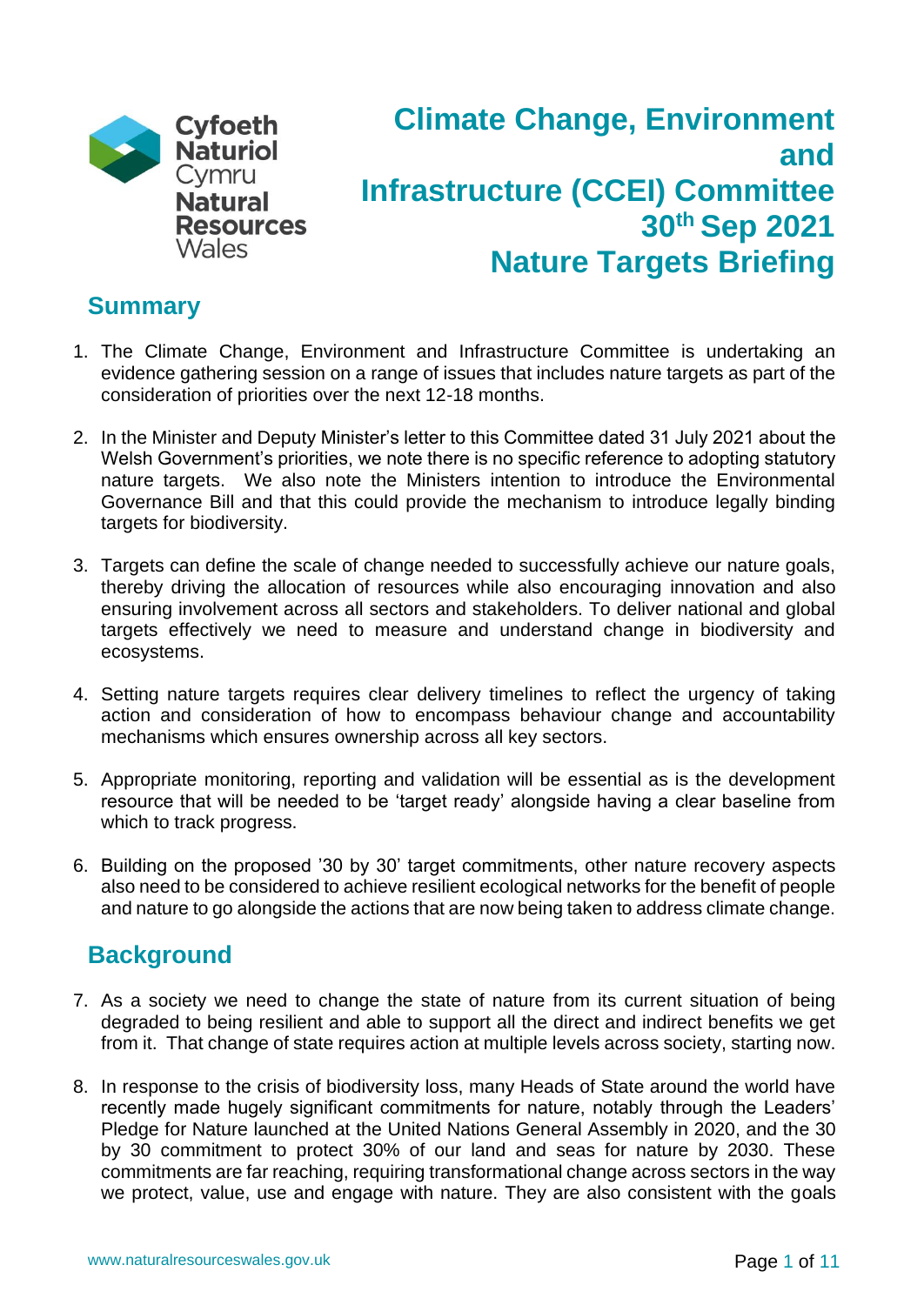and targets of the draft post-2020 Global Biodiversity Framework of the Convention on Biological Diversity and support the United Nation's Decade of Ecosystem Restoration, enabling us to become 'Nature Positive' by 2030.

- 9. Nature Positive by 2030 is about ensuring the current trend of biodiversity loss is reversed while also making significant contributions to achieving climate change commitments to reduce carbon emissions to 'Net Zero' and building resilience to the inevitable impacts of climate change and other pressures. The twin crises of climate change and biodiversity loss are inextricably linked and achieving a 'nature-positive' outcome requires urgent and ambitious action by all stakeholders to address the pressures causing nature loss (which would otherwise continue to grow) and restore and regenerate the integrity of ecosystems so they are resilient to disturbance and pressures placed on them.
- 10.Global experience tells us that targets are often more effective in driving the right level of action if they have a legal underpinning. For example, global and country commitments to 'Net Zero' have led to the adoption of equivalent (or even more ambitious) targets by diverse stakeholders from businesses to churches to cities, stimulating much-needed action at different scales across all sectors.
- 11.In England, the government has committed to adopting legally-binding targets to underpin the 25 Year Environment Plan, including a legal commitment that includes quantitative targets for habitat expansion, improvements in protected areas and water quality and reversing the decline of species (i.e. become Nature Positive) by 2030. Other UK governments are also considering options to set statutory targets.
- 12.The letter to this Committee dated 31 July 2021 about **[the Minister and Deputy Minister's](https://business.senedd.wales/documents/s116925/Letter%20from%20the%20Minister%20and%20Deputy%20Minister%20for%20Climate%20Change%20on%20the%20Welsh%20Governments%20priorities.pdf)  [priorities for the next 12-18 months](https://business.senedd.wales/documents/s116925/Letter%20from%20the%20Minister%20and%20Deputy%20Minister%20for%20Climate%20Change%20on%20the%20Welsh%20Governments%20priorities.pdf)** the following biodiversity priorities:
	- building resilient ecological networks to safeguard species and habitats and the benefits they provide, and reducing impact outside of Wales
	- making protected site connectivity central to that approach with the Nature Networks scheme to focus on improving condition and resilience and active community involvement
	- stepping up investment in resilient ecological networks and transformative change to tackle the nature and climate emergencies alongside the Nature Recovery Action Plan (NRAP)
	- addressing the root causes of biodiversity loss and targeting interventions to help species recover where necessary
	- revising the NRAP to account of the new post-2020 Global Biodiversity Framework
	- developing indicators to ensure progress towards international objectives and targets
	- updating the Natural Resources Policy to fulfil Environment (Wales) Act duties.
	- looking for our seas to be clean, healthy, safe, productive, and biologically diverse through assessment, protection and management, and restoration with effective marine planning for, and regulation of new development…[including]…marine energy projects.
- 13. We are aware that Wales Environment Link (WEL) has been engaging Assembly Members about statutory nature targets. In June WEL issued a Wales specific report based on a UK report - *[Putting Wales on a Path to Nature Recovery](https://waleslink.org/wp-content/uploads/2021/06/Report_-Nature-Recovery-June-2021.pdf)* to make the case for the following:
	- An overarching new duty on the Welsh Government to embed and integrate nature recovery and environmental protection across Government, expressing the key objectives to be achieved by 2050.
	- A duty to halt and begin to reverse biodiversity loss by 2030 and achieve recovery by 2050.
	- A duty to set long term and interim targets via a framework informed by independent expertise and scientific advice, aligned with those set in post-2020 Convention of Biological Diversity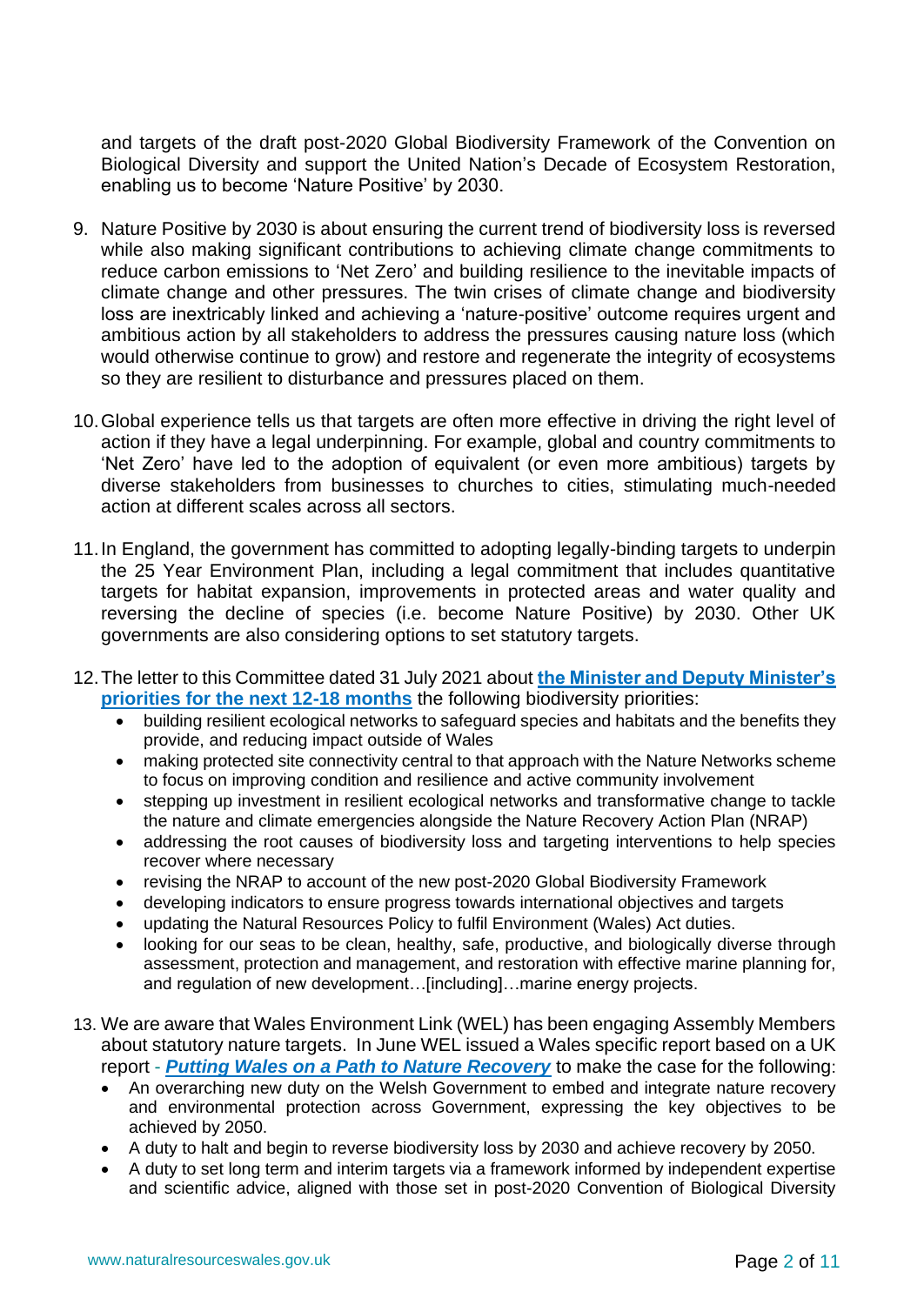framework to 2030 (to be negotiated). The targets would ideally be set in five year cycles, to match the climate plan or Senedd term. If the expert scientific advice is not followed the Minister must explain why to Senedd.

- Secondary legislation establishing a comprehensive plan with appropriate targets, subject to regular review and reporting, with scrutiny at a high level, to ensure progress towards targets is maintained.
- A legal requirement on Ministers to ensure the targets are met. This should help break out of the cycle of 'too little too late' that has dogged biodiversity delivery to date.
- 14.WEL held a supporting **[on-line Senedd event](https://www.youtube.com/watch?v=hyjerIAJd1Y)** in June entitled "Why Wales Needs Nature Targets". At this meeting WEL presented the Senedd members present (Llyr Gruffydd, Huw Iranca Davies, Joyce Watson, Carolyn Thomas,Delyth Jewell and Janet Finch Saunders) with the **[Putting Wales on a Path to Nature Recovery](https://waleslink.org/wp-content/uploads/2021/06/Report_-Nature-Recovery-June-2021.pdf)** report. Presentations were given by Melissa Lewis Bird Life South Africa, Sorcha Lewis Nature Friendly Farming Poppy Stowell-Evans Youth Ambassador for Climate Change.
- 15.We note Assembly Members' interest in statutory biodiversity targets so that the post-2020 Global Biodiversity Framework is set on a legislative footing within Wales to enable a positive impact as part of tackling the mutually linked climate and nature emergencies.

## **Key Messages**

- 16.**Statutory nature targets will require clear timelines to ensure delivery completion** e.g. the UK's Habitats Regulations don't have a date for achieving favourable condition which has affected resource allocation for securing delivery because of competing timebound priorities. Having clear timelines will help support the urgency for taking action to fit with the 2030 ambitions and to channel resources to support target delivery within this nine-year timeframe. The longer-term aspects of nature recovery also need to be recognised within the more urgent timescale for securing nature action. For example, restoration for some habitats such as woodland or saltmarsh is a long-term process but developing and using appropriate indicator metrics alongside long-term outcomes can ensure that progress is being made.
- 17.**There is a need to consider how nature targets will be derived** they could either be based on the post-2020 Global Biodiversity Framework once agreed or be more specifically based on the Environment (Wales) Act as Wales' legislative response to the Convention on Biological Diversity (CBD). Nature targets also to be considered within the context of the drivers affecting biodiversity loss from pressures associated with land or sea use changes, climate change, invasive species for example alongside the state of nature in terms of species, ecosystems and nature's contribution to people.
- 18.**Targets need to consider how they can best support behaviour change as well as driving specific quantitative outcomes.** The recent **[Dasgupta Review](https://www.gov.uk/government/publications/final-report-the-economics-of-biodiversity-the-dasgupta-review)** and other reports including the **[Intergovernmental Science-Policy Platform on Biodiversity and](https://www.ipbes.net/events/launch-ipbes-ipcc-co-sponsored-workshop-report-biodiversity-and-climate-change)  [Ecosystem Services \(IPBES\) & Intergovernmental Panel On Climate Change \(IPCC\)](https://www.ipbes.net/events/launch-ipbes-ipcc-co-sponsored-workshop-report-biodiversity-and-climate-change)  joint report** make it increasingly clear that biodiversity is everyone's responsibility and that significant transformative change is needed to halt further biodiversity loss and restore nature so it supports the benefits we all receive and rely on into the future.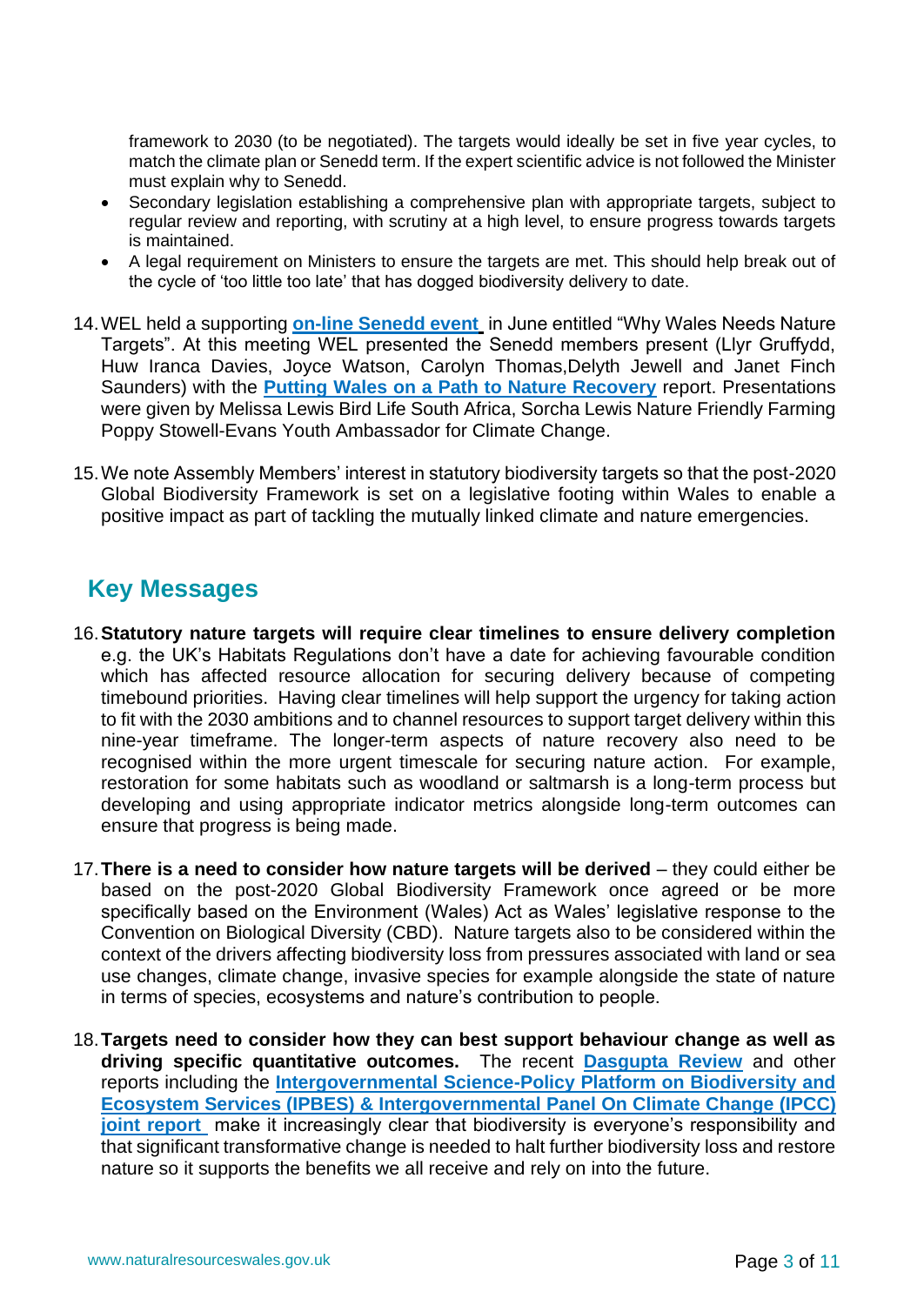- 19.**Targets will need clear accountability mechanisms across management systems and sectors to ensure they are incorporated into all the key decision-making processes.** Nature targets need ownership within all sectors as well as all government departments and public authorities. As with carbon reduction targets, ownership must be wider than the historic responsibility of conservation or environmental interests or the risk is that targets will remain marginalised and unachievable without direct involvement and support from all associated with the drivers of biodiversity loss.
- 20.**We would strongly encourage that nature target development is linked to establishing [Resilient Ecological Networks.](https://naturalresources.wales/guidance-and-advice/environmental-topics/land-management/practitioners-guide-to-resilient-ecological-networks/?lang=en)** The proposed **30 by 30 targets** emanating from the **[UN Leader's Pledge for](https://www.leaderspledgefornature.org/) Nature** are part of the post-2020 Global Biodiversity Framework considerations under the forthcoming 15<sup>th</sup> Convention of the Parties (COP15). This spatially based target focuses on protecting at least 30% of land and seas for nature by 2030. **As part of the 30 x30 ambition, we are keen for that ambition to also consider how to improve the** *quality* **of designated areas for biodiversity**. Also under consideration within the 30x30 context are other effective area based conservation measures (OECMs) which are an additional mechanism through which to accelerate progress towards achieving wider biodiversity and ecosystem function and service outcomes. Potential OECMs could include National Parks for example and are areas which are managed for many different objectives that also offer a significant opportunity for longterm biodiversity improvements outside currently designated protected areas. OECMs can contribute via their range of governance and management regimes supported by diverse set of actors including local communities, the private sector and government agencies to generate a range of positive outcomes, such as:
	- Conserving important ecosystems, habitats and wildlife corridors;
	- Supporting the recovery of threatened species;
	- Maintaining ecosystem functions and securing ecosystem services;
	- Enhancing resilience against threats; and
	- Retaining and connecting remnants of fragmented ecosystems within developed landscapes.

England's Environment Bill is looking to set a target to halt the decline in species abundance by 2030 and in June England's Environment Audit Committee highlighted the need for a mechanism for statutory interim targets to ensure the proposed species abundance target is met. The Committee also recommended the scope encompasses legally binding outcome measures on species distribution, extinction risk, habitat extent and condition. This broadly reflects Wales' ecosystem approach and intention to establish resilient ecological networks through appropriate actions which strengthen the protected sites network as encompassed by the 30x30 target and support the other 70% of Wales' land and sea areas.

### 21.**Target development needs to consider the [Nature Positive 2030 report](https://jncc.gov.uk/our-role/the-uk/nature-positive-2030/) published this month (September 2021).** The report is an information resource to support UK and wider thinking about biodiversity and climate change interventions that can be delivered through the next decade to 2030. The report's key headline message are:

- *Nature loss matters, harming human health and well-being and undermining our economy.*
- *Recovering nature is everyone's business.*
- *We need to go high nature and low carbon, tackling the twin crises of biodiversity loss and climate change together.*
- *It is not too late to become Nature Positive by 2030 in the UK, provided we act now.*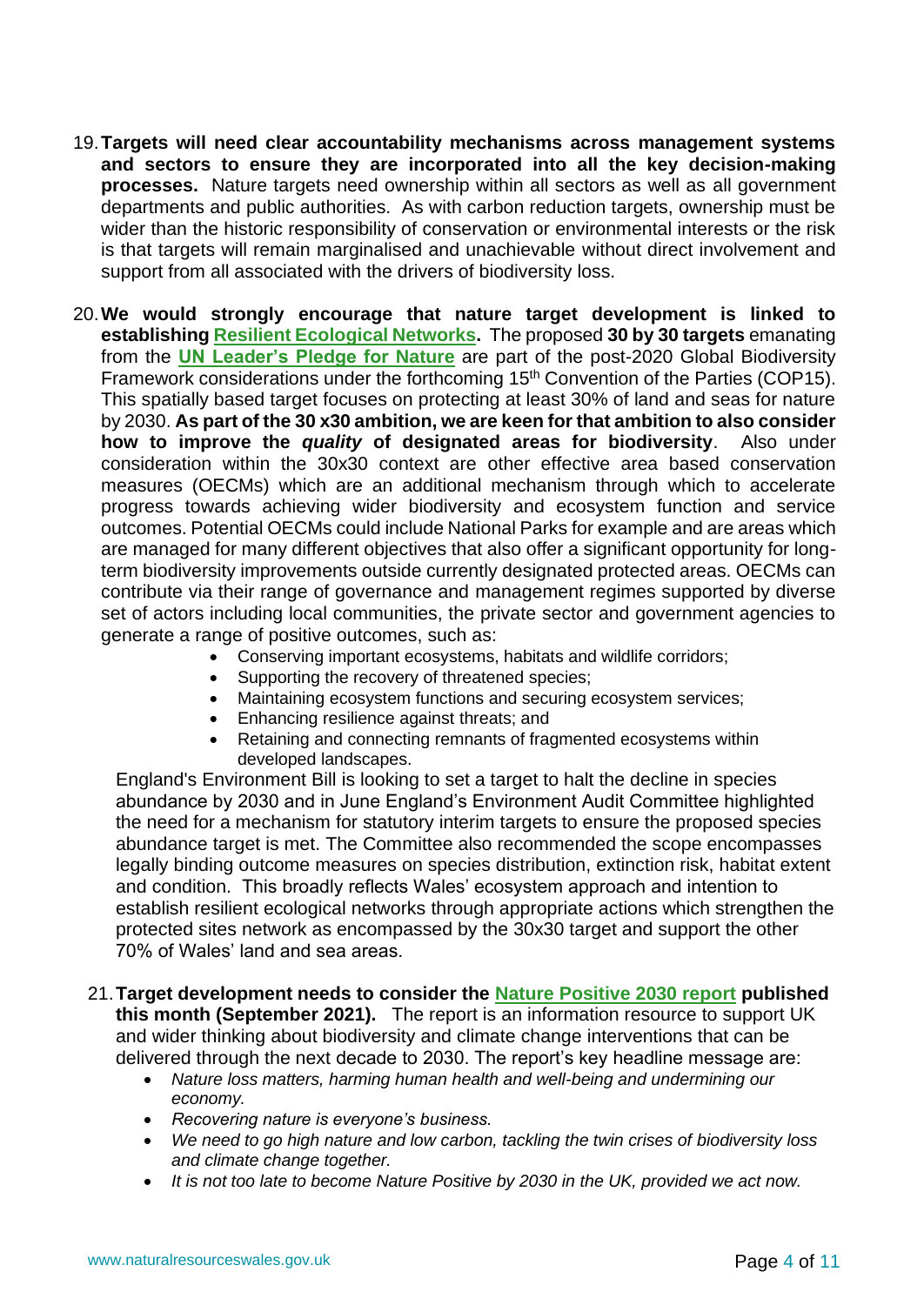The report emphasises that robust targets associated with the 30x30 discussions are important to guide action and resource allocation as part of developing country-level legally binding nature targets. It notes that adopting targets to become Nature Positive are needed so that nature goals are put on an equal footing with climate change ambitions. It also highlights eight particularly high impact actions on reversing biodiversity loss this decade:

*1. Ensure wildlife thrives within SSSIs/ASSIs and Marine Protected Areas through improving their management and tackling sources of harm. Protected areas need to be the beating hearts of nature networks on land and at sea, supporting thriving populations of species that spill out across the rest of the network.* 

*2. Better conserve remaining wildlife habitats outside SSSIs/ASSIs, in particular those areas identified as parts of nature networks or as important blue/green infrastructure. 3. Invest in habitat restoration and creation to strengthen nature networks that deliver for biodiversity and climate change. In particular, we need to create large areas of wildlife habitat with restored ecosystem functions.* 

*4. Integrate outcomes for nature into developments on land and at sea, ensuring access to nature is improved, and delivering a wide range of health and other benefits.* 

*5. Tackle atmospheric and diffuse water pollution, especially from nitrogen and ammonia. 6. Develop the market for green finance, putting in place the frameworks necessary to facilitate private investment in nature recovery, and ensuring there is a supply of investable on-the ground projects.* 

*7. Deploy Nature-based Solutions by default. Decision makers need to ask themselves 'can nature provide a solution?'* 

*8. Develop the UK's evidence base so that it is ready to support the larger, transformative changes underway.*

- 22.**Nature Targets will need to establish a clear baseline together with accompanying appropriate monitoring mechanisms and resources for developing these** to support progress delivery and measurement. Without these key aspects it will be extremely difficult to plan delivery and track progress effectively or objectively. This 'target readiness' is already possible for some pressures affecting nature – in particular for climate change where baselines have been established and metrics clarified to enable targets to be set and this will need to be similarly done for other nature target aspects.
- 23.**Nature target development and implementation will need dedicated resource to support this work.** Establishing nature targets is a highly complex, multi-aspect issue. Targets need appropriate monitoring and reporting mechanisms and developing these needs to go hand-in-hand with target setting otherwise there is a big risk of resource disconnect between target setting and monitoring/ reporting on them. For example, designated harbour porpoise sites have been established but still need monitoring resources to understand what progress is being made. A focus on ecosystem-based monitoring incorporating a discrete number of carefully selected species to address gaps could be an effective approach.

### 24.**Target setting will need to consider how best to evaluate progress and outcomes**

e.g. The Convention for the Protection of the Marine Environment of the North-East Atlantic (the 'OSPAR Convention') effective management 2 year assessment mechanism is looking at how we know that we've achieved the outcomes we want. Lessons learned from previous target approaches associated for example with the UK Biodiversity Action Plan process and Aichi commitments could provide helpful pointers. Considering what monitoring, reporting and verification requirements are needed is crucial to setting effective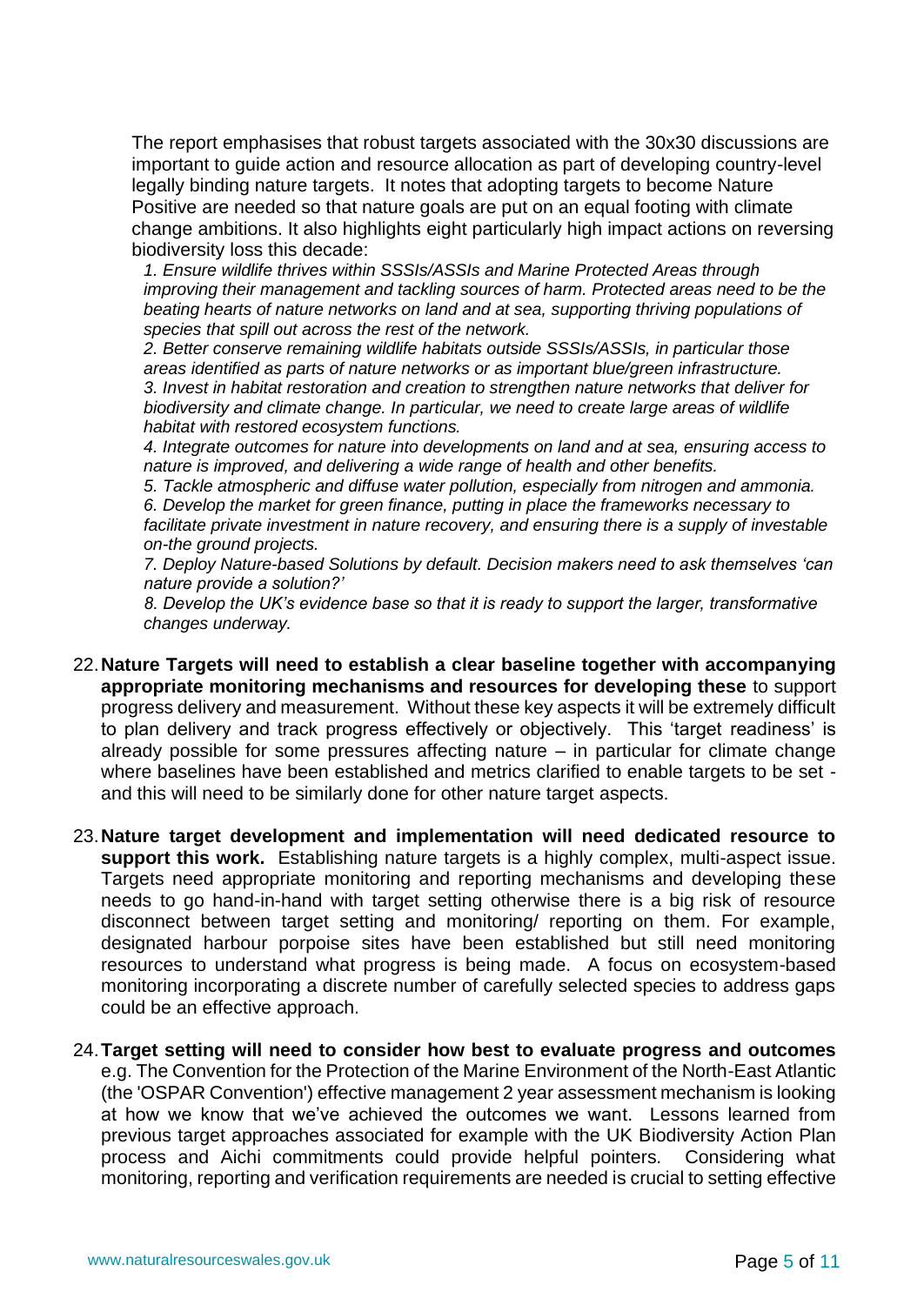targets. At the moment England & Scotland report against Aichi Targets but Wales doesn't formally report on these.

- 25.**Nature targets will need to be managed adaptively as new evidence becomes available so they can remain relevant.** NRW's State of Natural Resources Report process is a key evidence mechanism that provides an assessment of the state on natural resources and biodiversity, runs on a 5-yearly cycle of assimilating the latest evidence and information to inform policy decisions and actions.
- 26.**Statutory nature targets will need to consider how they will be overlaid with existing statutory post-EU obligations** e.g. achieving Water Framework Directive good status; achieving good environmental status through the UK Marine Strategy (which already includes a number of targets on marine biodiversity and ecosystem components).
- 27.**Developing statutory nature targets for Wales' marine area should consider existing work programmes and the long-term resource and time commitments already invested.** The current Marine Protected Area (MPA) Network Completion Project, MPA Management programmes and initiatives to improve the condition of MPA features should be recognised to ensure they can complement new targets, rather than be superseded. Existing Welsh Government work programmes on Marine Protected Areas should be prioritised and not superseded by additional statutory targets. Existing commitments include: the long-running work to complete the Welsh contribution to the UK's ecologically coherent network of MPAs; our work to secure the effective and consistent management of MPAs; and efforts to improve the condition of MPA features.

# **Anticipated Committee questions**

• *Whether the Welsh Government should proactively develop domestic biodiversity targets ahead of COP15.*

We are awaiting further information from Welsh Government about their plans for Welsh Nature Targets and in parallel are looking at how Natural England's nature target propsals are developing.

• *The best legislative vehicle to introduce Welsh biodiversity targets.*

We note the Ministers intention to introduce the Environmental Governance Bill this could provide a mechanism to introduce legally binding biodiversity targets and will require further discussion with Welsh Government.

• *Whether the approach to environmental targets in the UK Environment Bill is suitable for Wales.*

We note the Ministers intention to introduce the Environmental Governance Bill this could provide a mechanism to introduce legally binding biodiversity targets - but will require further discussions with Welsh Government. We would be keen to see a Wales approach focus on establishing resilient ecological networks and wider areas of Wales supporting ecosystem resilience based on the main aspects of diversity,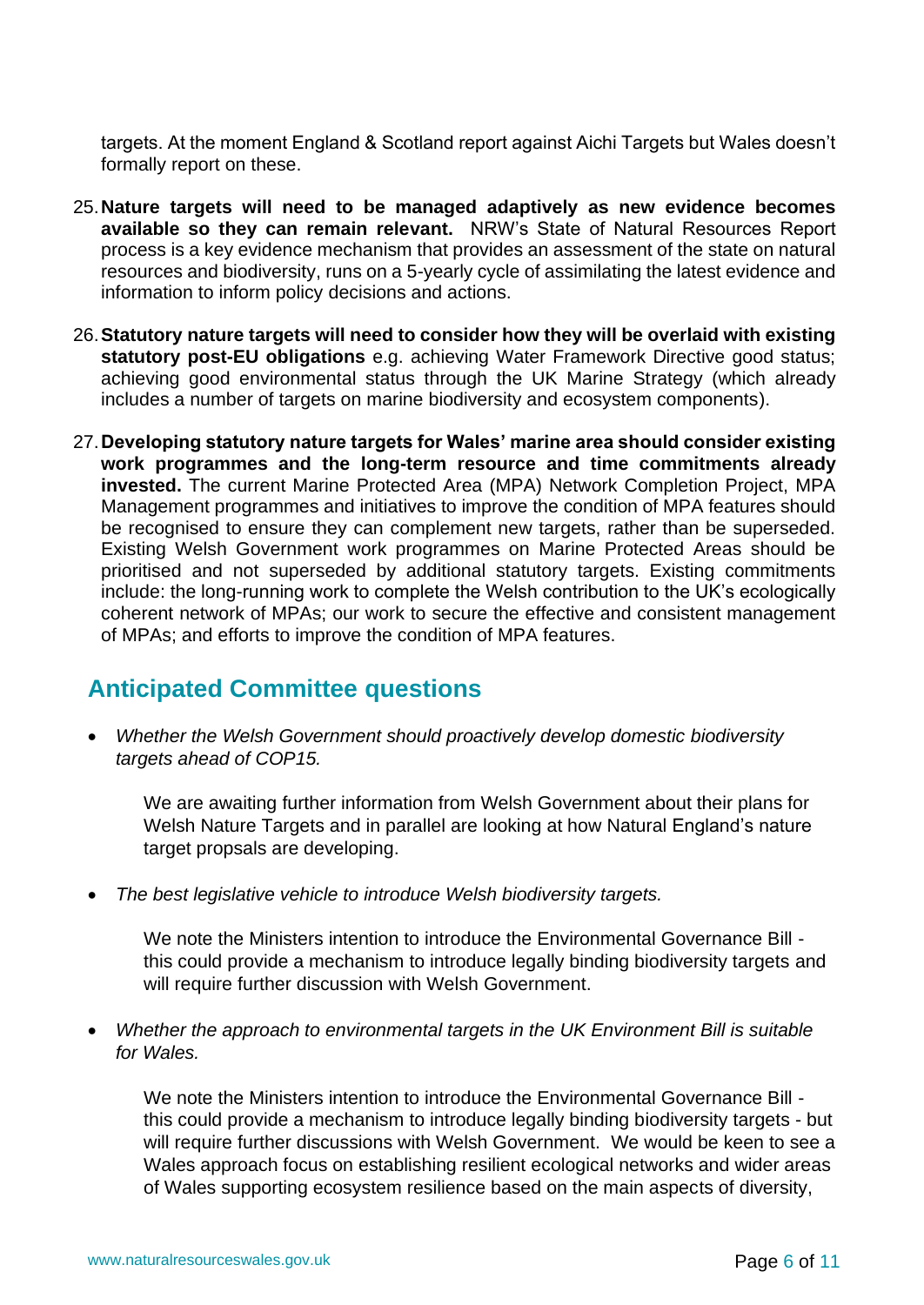condition, connectivity and extent as set out in the Environment (Wales) Act. At a high level, the approach in the UK Environment Bill is to set long-term, legallybinding environmental targets in respect of at least one matter within each of five priority areas: air quality; water; biodiversity; resource efficiency and waste reduction; soil health and quality.

- o There are separate requirements to introduce targets for particulate matter and species abundance, in addition to those for the five priority areas.
- o For the biodiversity priority area, targets under consideration include improving the quality of terrestrial and marine habitat by focusing on the condition of SSSIs and Marine Protected Area features.
- o From a marine perspective, the proposed objective based on Marine PA feature condition would be consistent with multiple existing work programmes in Wales which NRW make substantial contributions to. These include the MPA Network Management Framework and Action Plan; the MPA Condition Improvement Programme; the European Maritime and Fisheries Fund (EMFF) Improving Marine-Site Level Condition Reporting Project; and the MPA Network Completion Project.
- $\circ$  Targets under consideration for the water priority area would also be relevant for marine due to several of the pressures and impacts exerted on freshwater systems also impacting on marine ecosystems.
	- reduce pollution from agriculture, in particular phosphorus and nitrate
	- reduce pollution from wastewater, in particular phosphorus and nitrate
- *The Prime Minister's commitment to protect 30% of UK land by 2030 and the fact that Welsh Government has not put this on record.*

We are aware that Welsh Government are currently considering how this commitment should be delivered in Wales and we are looking to work closely with them on this. We are especially keen to see how the quality of protected sites can be improved as part of this commitment. Other effective area based conservation measures (OECMs) - see point 20 above - may have some value as an additional mechanism for delivering biodiversity improvements across Wales.

A **Wales Environment Link** [position statement](https://waleslink.org/30-by-30-land-and-sea-for-natures-recovery-in-wales/) (endorsed by RSPB and the Marine Conservation Society) on 30 by 30 targets published in May 2021 outlined their position for marine and terrestrial areas. M For the marine area, Wales Environment Link suggest an appropriate target is:

- o *By 2030, at least 30% of Wales' seas are within fully or highly protected MPAs, within the context of wider ecologically coherent networks. Furthermore, at least 10% of Wales' seas should be within areas fully protected by 2030. We refer to the terms fully and highly protected using the following definitions:*
	- *Fully protected: no extractive or destructive activities are allowed, and all impacts are minimised.*
	- *Highly protected: only light extractive activities are allowed, and other impacts are minimised to the extent possible*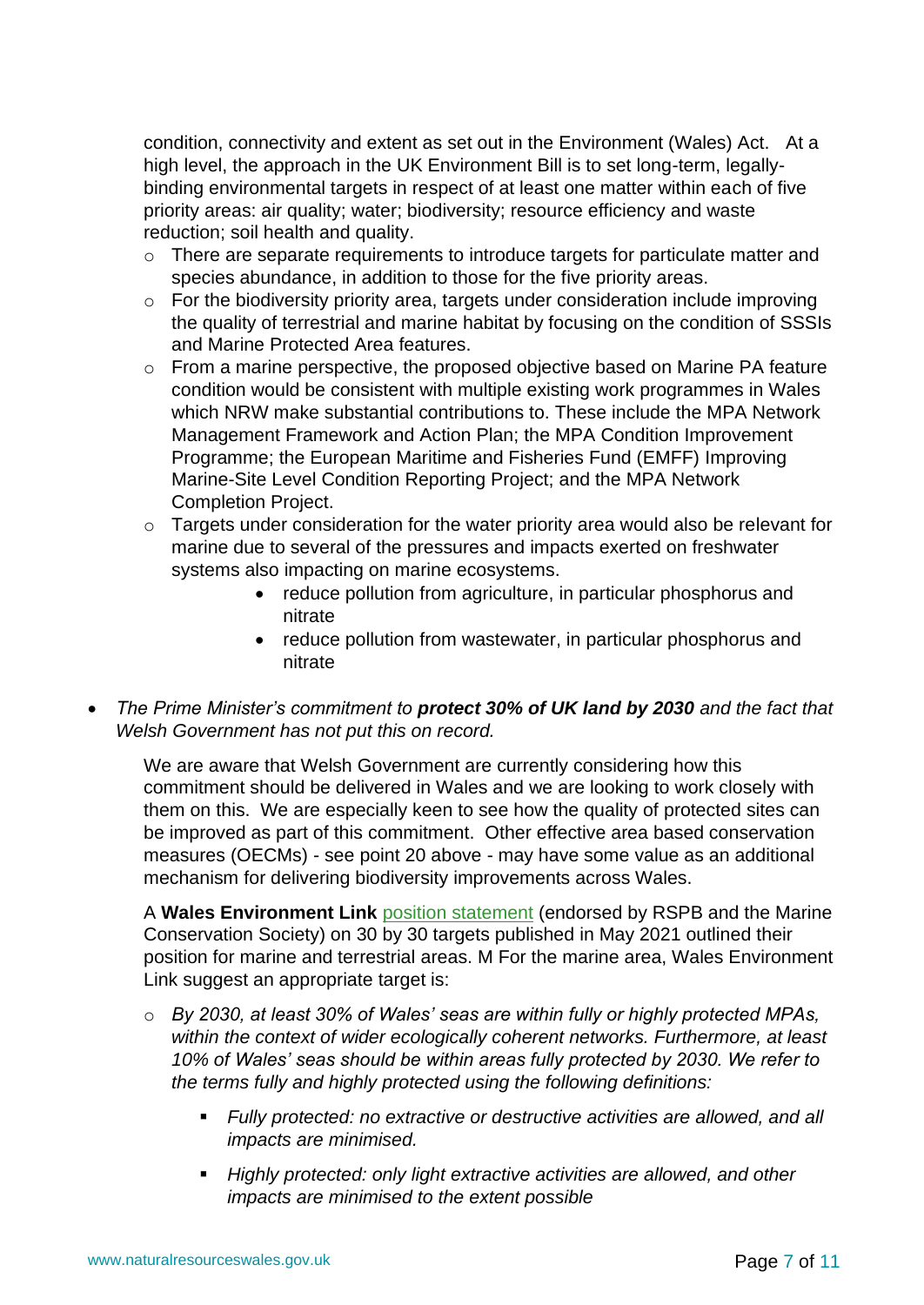o *At sea, there are currently no fully or highly protected MPAs in Wales. As such, this would require a change in management of some existing sites or designation of further MPAs.* This expectation by far exceeds current UK and international ambitions for marine 30% by 2030 targets. Information on a highly protected spatial component to biodiversity targets is provided [here.](https://cyfoethnaturiolcymru.sharepoint.com/:w:/r/teams/advice/biodiversity/wg/Biodiversity%20Inquiries/CCEIC/CCEI%20Committee-30Sept21-Nature%20Targets%20Internal%20Briefing%20for%20Ruth%20Jenkins.docx?d=wd092a5997e2d4faeaa49b38db6303d4c&csf=1&web=1)

For the terrestrial area, the Wales Environment Link ask is simply that the 30% by 2030 target meets two conditions:

- *Protected for nature in the long-term:*
- *Well managed and in good or recovering condition.*
- *The action required to ensure the new 'national site network' better protects Welsh biodiversity.*

We are working with Welsh Government to develop a multi-year Nature Networks programme with an anticipated £45-60million of funding for actions to improve the condition of our protected sites (including Special Areas of Conservation and Special Protection Areas) across Wales and to enhance the reslilience of the ecological networks in which they sit.

• *Whether the Welsh Government's Nature Recovery Action Plan (NRAP) is fit for purpose.*

The NRAP was refreshed for 2020-21 to provide focus and prioritisation within a changing policy context associated with the nature emergency. We understand it will be realigned in light of the post-2020 Global Biodiversity Framework. To help drive action, the current plan would benefit from having clear timescales and delivery milestones and greater accountability across all sectors. We look forward to working closely with Welsh Government and other key stakeholders on these aspects in light of the new post-2020 Framework. We also look forward to working with all other sectors to explore how alternative resources can be used to support delivery.

• *Gaps in the implementation of Welsh legislation such as the Environment (Wales) Act and Future Generations Act in terms of biodiversity restoration.*

Recognising the current nature targets discussions and associated discussions emanating from the Leader's Pledge for Nature and post-2020 Global Biodiversity Framework, consideration of how other sectors and organisations could also embed the sustainable management of natural resources into their decision-making processes would be welcome. The Environment (Wales) Act does not extend to the offshore marine area beyond 12 nautical miles to the median line. The definition of Wales in the Environment (Wales) Act is taken from the Government of Wales Act 2006, which only includes the inshore marine area to 12 nautical miles. Aside from spatial consistency with the Welsh National Marine Plan area, there is no major discernible benefit to extending the jurisdiction of the Environment (Wales) Act and it would likely involve a complex amendment at a time when Welsh Government have an extensive legal backlog.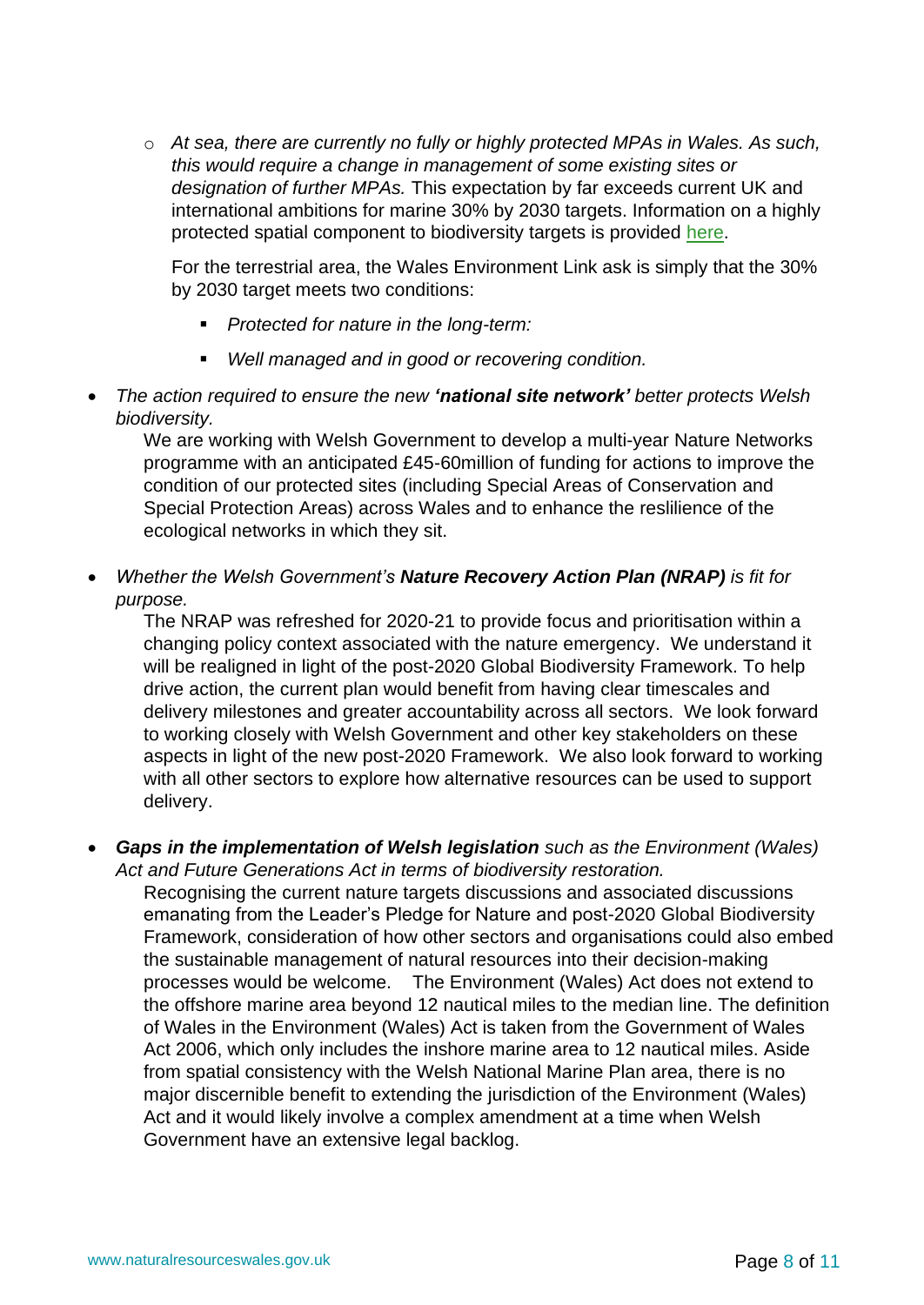## **Annex: Biodiversity Strategies & Delivery Mechanisms in Wales**

#### **Context**

Welsh Ministers have declared a nature emergency alongside the existing climate change emergency. **It is vital that these emergencies are tackled together as the two are inextricably linked**. Welsh Government is supported by NRW in actively engaging with Defra and the other Devolved Administrations in developing the UK contribution to the international **[Convention on](https://www.google.com/url?sa=t&rct=j&q=&esrc=s&source=web&cd=&ved=2ahUKEwiznOba9YXzAhWKN8AKHYc5COsQFnoECAUQAw&url=https%3A%2F%2Fwww.cbd.int%2F&usg=AOvVaw2NUSr-3K6RyGIbpLwQ2SaI)  [Biological Diversity \(CBD\)](https://www.google.com/url?sa=t&rct=j&q=&esrc=s&source=web&cd=&ved=2ahUKEwiznOba9YXzAhWKN8AKHYc5COsQFnoECAUQAw&url=https%3A%2F%2Fwww.cbd.int%2F&usg=AOvVaw2NUSr-3K6RyGIbpLwQ2SaI)** and the post-2020 **[Global Biodiversity Framework](https://www.cbd.int/conferences/post2020)** that will be negotiated and agreed through COP15 starting in October 2021 and in more depth in the spring of 2022.

**Welsh Legislation:** Two major pieces of new legislation are now in place to help halt and reverse biodiversity loss in Wales with specific elements to enable nature's recovery in the context of the wider sustainable development agenda.

**[Well-being of Future Generations \(Wales\) Act 2015](https://gov.wales/well-being-of-future-generations-wales) seeks to improve the social, economic, environmental and cultural well-being of Wales.** It requires public authorities listed in the Act to think more long-term, work better with people, communities and each other, to prevent problems and take a more joined-up approach. The Act provides a framework for Wales to be globally responsible and make a positive contribution to the global goals. It puts in place **well-being goals**, addressing many of the global challenges affecting people and communities across Wales. These seven wellbeing goals are monitored through 46 national indicators. This includes greenhouse gas emissions within Wales and those attributed to consuming global goods and services in Wales; healthy ecosystems areas; biological diversity status; percentage of surface water bodies, and groundwater bodies, achieving good or high overall status etc.

**[Environment \(Wales\) Act 2016](https://gov.wales/environment-wales-act-2016-factsheets)** Part 1 sets out **the legislative framework to ensure natural resources and ecosystems are resilient** and able to provide benefits for social, economic, environmental and cultural well-being, through the sustainable management of natural resources (SMNR). The Act is based on international best practice and takes an ecosystem approach which draws on the 12 core principles set out in the current Convention of Biological Diversity. In addition to giving Natural Resources Wales (NRW) a statutory purpose to deliver the Sustainable Management of Natural Resources (SMNR), the legislation defines the adaptive delivery framework for embedding the ecosystem approach through SMNR across Wales. Recognising the essential contribution biodiversity makes to the sustainable management of natural resources and to our wellbeing, **the Act includes an enhanced S6 biodiversity and ecosystems resilience duty**. This duty requires public authorities to seek to maintain and [more crucially] **enhance biodiversity** in the exercise of functions in relation to Wales, and in so doing promote the resilience of ecosystems

**[State of Natural Resources Report \(SoNaRR\)](https://cdn.cyfoethnaturiol.cymru/media/693209/sonarr2020-executive-summary.pdf)** - produced by NRW, sets out the **national evidence base for the sustainable management of natural resources**. SoNaRR2020 includes information within eight broad ecosystems and also looks at key pressures impacting on these alongside highlighting more specific opportunities for improvement action. It also emphasises the need for a transformative approach using the ecosystem, economic and social spheres as levers to redesign our society and economy through their associated decision-making systems. It identifies three areas for transformative change: the food, energy and transport systems. It provides evidence about -

- the state of our natural resources (renewable, and non-renewable) in relation to current, and anticipated future demand
- the resilience of Wales' ecosystems and a biodiversity assessment
- the range of services we are getting from ecosystems
	- the distribution of ecosystem benefits across the needs of society now and in the future
- the contribution of Wales' stocks of natural resources and ecosystem services across the Well-being goals.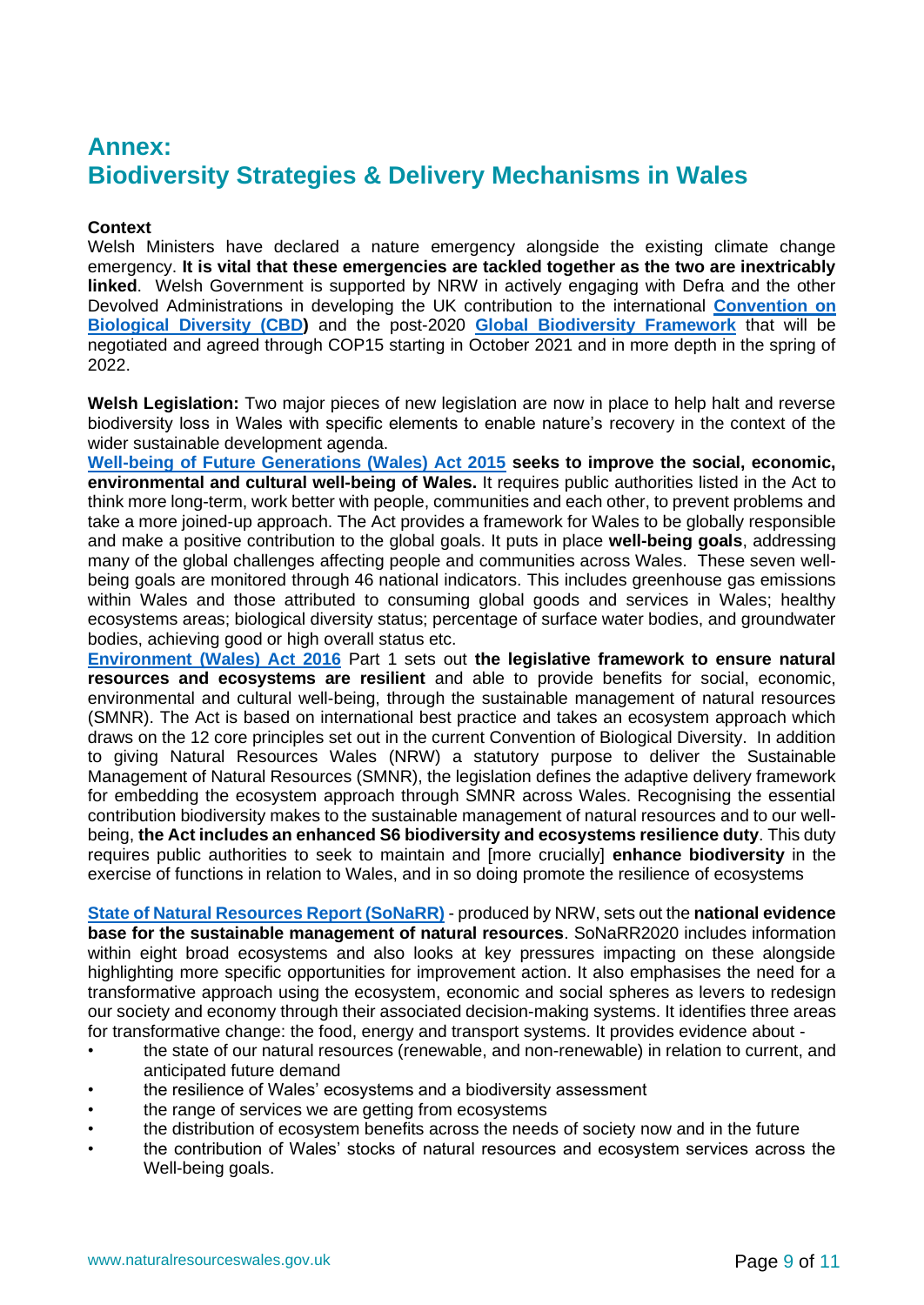**[Welsh Minister's Natural Resources Policy](https://gov.wales/sites/default/files/publications/2019-06/natural-resources-policy.pdf)** (NRP) **sets out the national priorities for the sustainable management of natural resources** drawing from the national SoNARR evidence base. The **NRP is a crucial mechanism to help align all WG policies** to deliver the national priorities identified in it and sets out how to do this in key policy areas. The national priorities are the key ways in which Wales' natural resources contribute across all the well-being goals. They have been developed to address the challenges to our natural resources and realise the opportunities from them.

The current national priorities are:

- o Delivering nature-based solutions.
- o Increasing resource efficiency and renewable energy.
- o Taking a place-based approach.

This process in ongoing and can be illustrated for example by the approach to land use planning policy through Planning Policy Wales and land use framework 'Future Wales' and the work to develop Wales' future sustainable land management scheme which will provide an income stream for land managers and make a significant contribution to addressing some of our most pressing challenges such as climate change, biodiversity decline, adverse air quality and poor water quality. Welsh Government has introduced an Integrated Impact Assessment (IIA) for the development of all of its policies. This seeks to integrate social, economic, cultural and environmental aspects into policy development from the start. This is organised around the well-being goals and includes biodiversity and natural resources, alongside economic, equalities and welsh language issues for example.

**[Nature Recovery Action Plan for Wales \(NRAP\)](https://gov.wales/sites/default/files/publications/2020-10/nature-recovery-action-plan-wales-2020-2021.pdf) sits within Welsh Government's Natural Resources Policy as Wales' biodiversity strategy** to support the delivery against international CBD commitments and Aichi targets. Wales' NRAP was refreshed at the end of 2020 to account for the growing evidence around the scale of biodiversity loss and changing policy context. It reflects the need for action to tackle the nature and climate emergencies, build resilient ecological networks across our whole land and seascape to safeguard species and habitats and the benefits they provide, addressing the root causes of biodiversity loss, and targeting interventions to help species recover where necessary. It will be revised to take account of the new global biodiversity framework once it has been agreed as part of COP15 next year. WG is implementing NRAP priorities through their Nature Networks Fund, creating a National Forest and the National Peatland Action Programme. **At the heart of the Natural Resources Policy and Nature Recovery Actions Plan is the need to build resilience into ecosystems** by proactively developing **[Resilient Ecological Networks](https://naturalresources.wales/guidance-and-advice/environmental-topics/land-management/practitioners-guide-to-resilient-ecological-networks/?lang=en)** (RENs) which will build on the existing protected sites network in Wales and using tools including the **[RENs Field guide](https://naturalresources.wales/guidance-and-advice/environmental-topics/land-management/practitioners-guide-to-resilient-ecological-networks/?lang=en)** to aid discussions and decision-making processes. Alongside REN development, specific action to safeguard threatened species is also being tackled through the cofunded **[Natur am Byth](https://naturalresources.wales/about-us/our-projects/nature-projects/natur-am-byth/?lang=en)** project led by NRW.

**[Area Statements](https://naturalresources.wales/areastatements?lang=en)** developed by NRW contribute to implementing the NRP in a local context, taking a place-based approach. The seven Area Statements (6 terrestrial, 1 marine) can be seen as a collaborative response to the NRP and key challenges and opportunities for sustainably managing Wales' natural resources into the future. The delivery of programmes should be facilitated using Area Statements evidence and NRW is working on and mapping resilient ecological networks to help support the Area Statements process and develop associated landscape scale delivery initiatives. Using a place-based approach through collaborative working delivers better results at a local level. Communities are best placed to shape local priorities and opportunities linked to the national priorities and to find practical solutions that bring the widest possible benefits, ensuring local people benefit fully from the natural resources in their locality. **Area Statements outline the key challenges facing a particular locality, what we can all do to meet those challenges, and how to better manage our natural resources for the benefit of future generations.** They will be updated regularly and improved year-on-year as we engage more people, gather new evidence, put forward ideas and work across boundaries to create improvement opportunities.